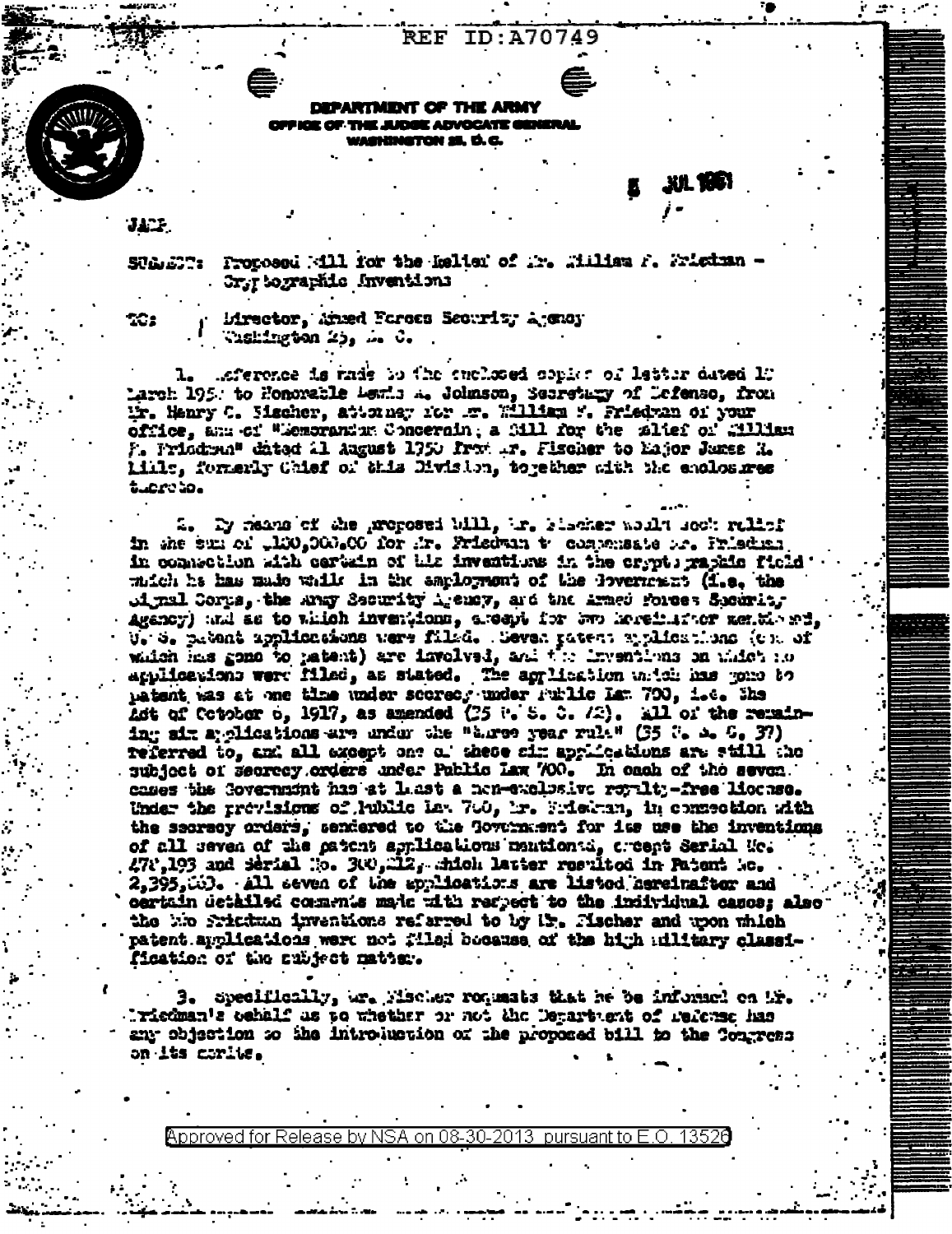**-ID:A70** 





Proposed Sill for the Relief of Ar. William 3. Priedman Cryptographic Inventions

It is the view of this effice that any decision as to whother or not such a bill should be presented on Mr. Priemants behalf is a decision which properly should be left to . To Priecken and No. Fischer to nake, and that this office on behalf of the Department of Bafence should so inform hr. Fischer. At the sum the, it should be stated that it is the policy of the Department of Defence not to express its views to private individuals with regard to the proposed introduction. of legislation, or with regard to the decirability or undestrability of passage of proposed legiclation except upon call from a committee of the Congress.

It is felt that irrespective of that reply is made by this. office to ir. Fibcher's request, efforts will be made on cehalf of the friedma to introduce the bile. Some since is nay well be successful mercupon the consistee to which the cill is referred will call upon the Department of Bafense for the views woon the merits of the will. Hence it is deened assimable to investigate this matter fully on its merits at this time, and as expectionaly as possible, in order to be prepared to present the views of the Department of Defense on the bill when called uppit.

o. An hominformed, Wis cidict is of the view that any such bill, if introduced, whould be opposed as lacking in morit in view of all of the siremstances of the ense, includer, the mature of the inventions involved, ir. Frichan's present position in the Communent, the employeran loyed relationship existing orders in. srieman and the locarment at the time each of the inventions was made, the scope of m. Frisdman's eacloment, and the duties assigned to him, obe. However, the view just. stated is subject, of course, to possible change dependent upon the results of the investigation which it is requested below that your office undertake at this time, and the recommeniations of your office based tron the results of such investigation.

It is desired that this office be furnished at the earliest practicable date with an interim re 17 to thic communication, setting forth your recommendation as to whither a reply should be made by this dffice to Er. sischer's letter substantially as set forth in paragraph A sbove, and if not, what reply is recommended.

It is requested that shit matter be theroughly investigated by your office for the purpose above mentioned and a full report with recommendation made to this chilce thereon to aid in presenting to the Congress the views of the Lapartment of ..efense upon the question as to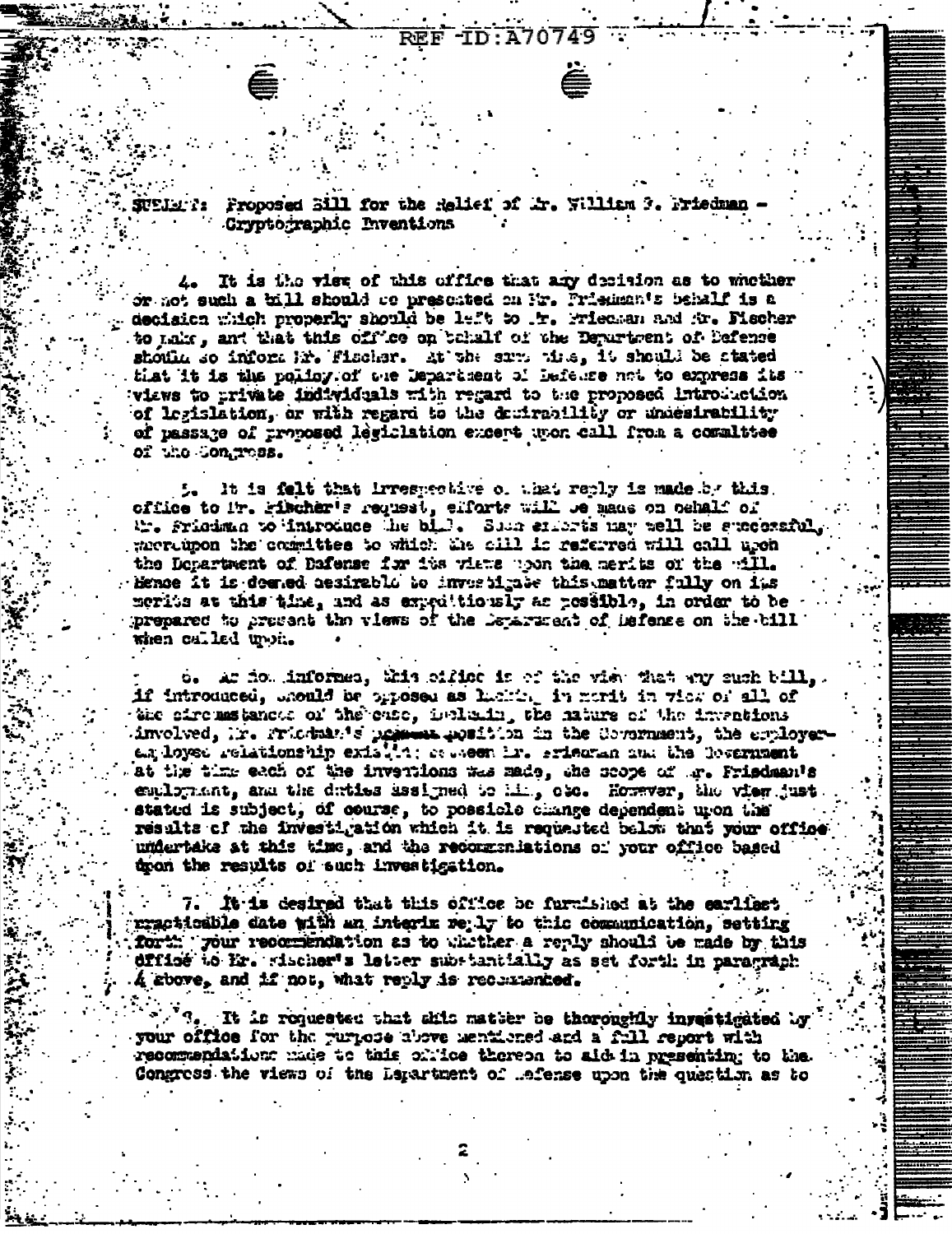**REF ID:A70749** 

**SHANDT: "roposed mill for the Relief of** "Tlian F Friedman --Gryptographic inventions.

whather or not it havers such cill as may e introduced. It henry S Stauffer, patent counsel or moir office, we present at several conferences with retresentatives o. this office in compection with this satten änd is ruite familiar migh many aspects of the sfigation, inclusing in Friedman's inegutive active at the field of cryptorrapa.

For covious reasons, pne requested irvestigation inmodar as possible should that be biought to an arien an a stemtion, non the meriss of the proposed bill discussed with his at will to doubt be. necessary however, to see me factual information from an Friedman curing the course of the investigation

arious questions will have to be considered aid answered will - 10 before a final we ision car be reached as to the views o the Repart-Theit of leftnse on the ler s of he proposed bill Amon these duest Q.S .re

has Friedman accomplished an thin din this rituation while a regular further compensation in addition to hat he has already received in the form or salary 'ros too the erran the Presidential comendation and ower commenda ions referred to? Ir a somowint similar situation the Sucretary of Ar disapproved H & Asp 77th Congress let Session, 1041, A Bill for the Palier o Down C Martin by let ar dated 1 October 1941 to Honorable shdrew J Kay Chairman, Committee on tilitary Affairs (Gareno unsweedsfull sought 2100.000.00 relief for his aevelopment o the larand -1 semisstomatic ritle +

L. the Government entitles to full title to the several  $\mathbf{D}$ Prisden inventions in question instead of a nun-exclusive licerse es that griedran could not properly claim that any on his gights have been violated? This involves the question of the scope of his eggloyment, his assigned duties, etc at the time the above inventions were made, etc see inited ta es v. Dubilier Condenser Corporation; Dueber Landfacturing creany, 1/9 7 - 315 oughton v United States. 23 Ped. 380

7. tre a, d are the past, present and future commercial possibilities of the Pricaman Inventions Perc Involved in this country and acroud, as the sum way affect ne question of the damage which Priedman maintains he sultured because of the Povernment's retention o<sup>r</sup> his inventiors in secrec ?

3